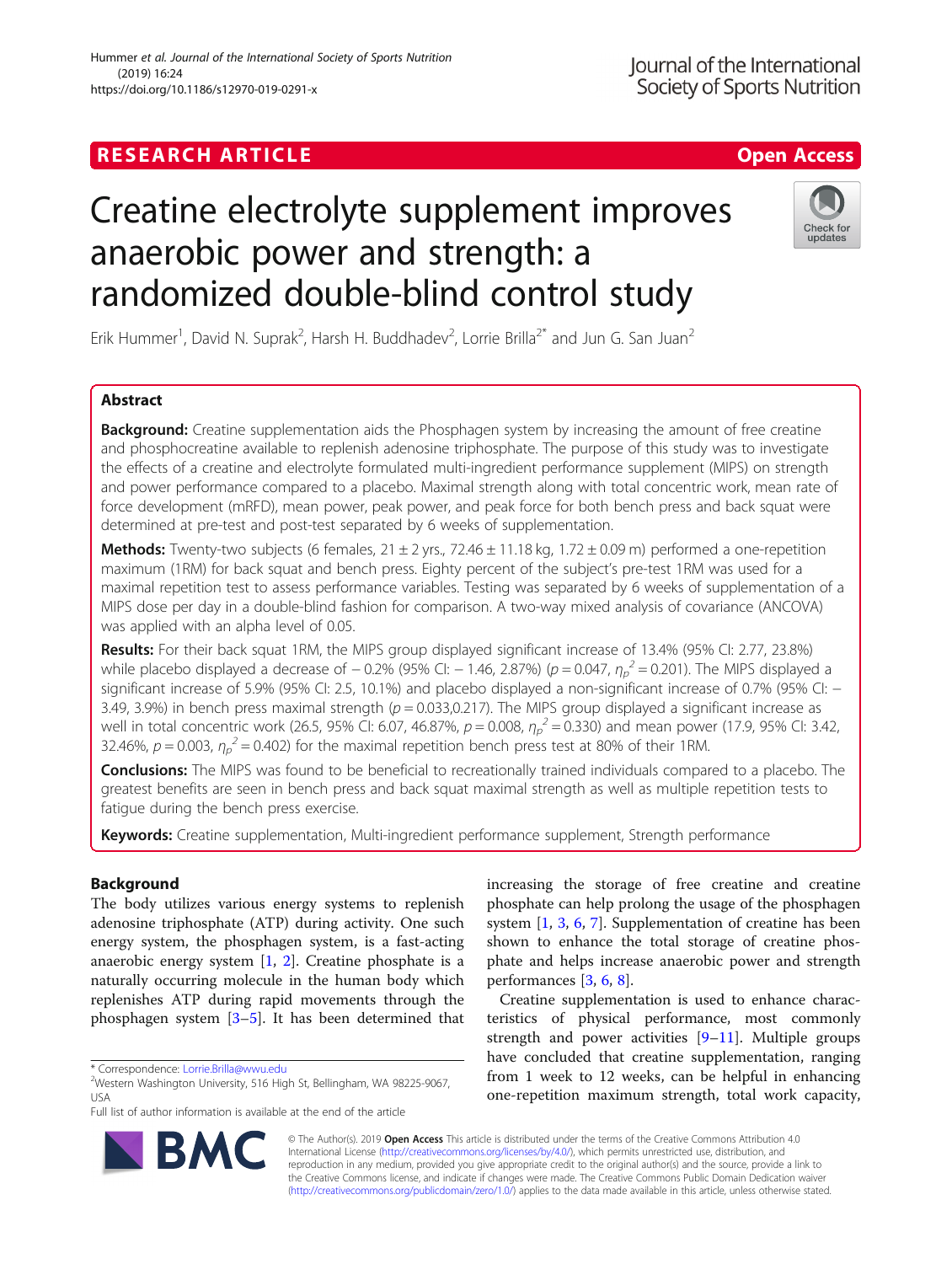increasing lean body mass, and, in some cases, increasing lower extremity power output primarily seen in cycling [\[9](#page-7-0), [12](#page-7-0), [13\]](#page-7-0).

Electrolytes such as sodium, potassium, and magnesium are transporters used to aid in the absorption and utilization of creatine by the body [\[14,](#page-7-0) [15\]](#page-7-0). While some studies have combined the use of creatine supplementation with beta alanine and other solutions, there is very little literature on creatine supplementation coupled with electrolytes. Brilla et al. [\[15](#page-7-0)] examined the effects of a magnesium-creatine supplementation on body water and quadriceps torque. The group supplemented with Mg-creatine chelate displayed significant increases in their intra-cellular water, as well as quadriceps peak torque. Another study aimed to examine the impact of a supplement that consisted of creatine monohydrate (CM) with glucose, sodium, potassium, and taurine (CM + CHO). College aged male football players were tested for bench press strength, vertical jump height, and 100-yard dash times following an 8-week supplementation. Both interventions were compared to a group that only had the glucose and various electrolytes [[16\]](#page-7-0). The CM + CHO groups showed significant increases in their bench press strength, vertical jump, and 100-yard dash times to the CHO only group, and larger relative increases compared to the CM only group [\[16](#page-7-0)]. Other authors have reported that creatine uptake is directly impacted by the presence of sodium, chloride, and calcium [\[17](#page-7-0)–[20](#page-7-0)]. Dai el al. found that when both calcium and magnesium were absent from an extracellular fluid, creatine uptake was significantly reduced by 47%. The same authors also found that in a similar fluid, creatine uptake is increased when concentrations of sodium and chloride are increased, even when creatine concentration remains constant [[17\]](#page-7-0). For creatine transportation to occur, the body requires both sodium and chloride ions to transport the creatine molecules. Supplementing creatine with these electrolytes aids with increased uptake and storage of muscular creatine, thus potentially increasing performance.

The purpose of this study was to investigate the effects of a creatine supplement formulated with various electrolytes on upper and lower limb anaerobic power, and strength outcomes for college-aged individuals. We hypothesized that a six-week supplementation period of the multi-ingredient performance supplement (MIPS) would significantly increase predicted one-repetition maximum (1RM) for back squat and bench press. Additionally, we expected an increase in the amount of concentric work, mean power, peak power, mean rate of force development (MRFD), and peak force post MIPS supplementation for back squat and bench press during a maximal repetition test at 80% 1RM load.

# Methods

# Study design

A double blind, randomized, pre- and post-test repeated measures design was implemented to examine the effects of MIPS on upper and lower limb strength and power performance measures in recreationally trained college-aged students. The research protocol was approved by the institutional review board of Western Washington University (Protocol IRB # 16– 002). A total of 6 weeks' supplementation was completed between pre-test and post-test measurements to ensure tissue saturation to elicit possible effects of the intervention [\[9](#page-7-0), [13](#page-7-0), [21](#page-7-0)].

# Subjects

Twenty-two healthy subjects (16 males, 6 females) aged 19–24 years were included in this study. All subjects were regularly strength training for a minimum of 6 months prior to the study, free of any injury that would inhibit training, creatine supplementation-free for at least 1 month prior to participation, and free from any endocrine or kidney disease that would impact their clearance of creatine. Subjects were required to participate in strength training 2–3 days per week to fit our criteria of being recreationally strength trained. Subjects were randomly assigned into two groups, the experimental MIPS group  $(n = 12)$  and the placebo group  $(n = 10)$ . Subjects were randomly assigned either a 1 or 2 dictating which group they would be allocated too. Randomization of group assignments were done prior to subject recruitment; thus, sequential subjects could be placed into the same group. The MIPS supplement was formulated with the following: 4 g of creatine, 857 mg of phosphorus, 286 mg of magnesium, 171 mg of calcium, 171 mg of potassium, and 114 mg of sodium. The MIPS supplement was provided directly to the principal investigators by the manufacturer for product evaluation and is not yet commercially available during the time of testing. The placebo group received 5599 mg of maltodextrin in a similar package.

# Data collection

Height was recorded using a stadiometer and mass was measured using a calibrated weighing scale (COSMED, Rome, Italy). The barbell trajectories during bench press and back squat movements were collected using Qualisys Track Manager 2.7 (Qualisys Motion Capture Systems, Gothenburg, Sweden) and seven Qualisys Proreflex MCU 240 cameras (Qualisys Motion Capture Systems, Gothenburg, Sweden) at a sampling frequency 240 Hz. Kinetic data for the akimbo countermovement jumps were collected using an imbedded force platform (AMTI, Watertown, MA, USA) collecting at 50 Hz. All testing for back squat and bench press were performed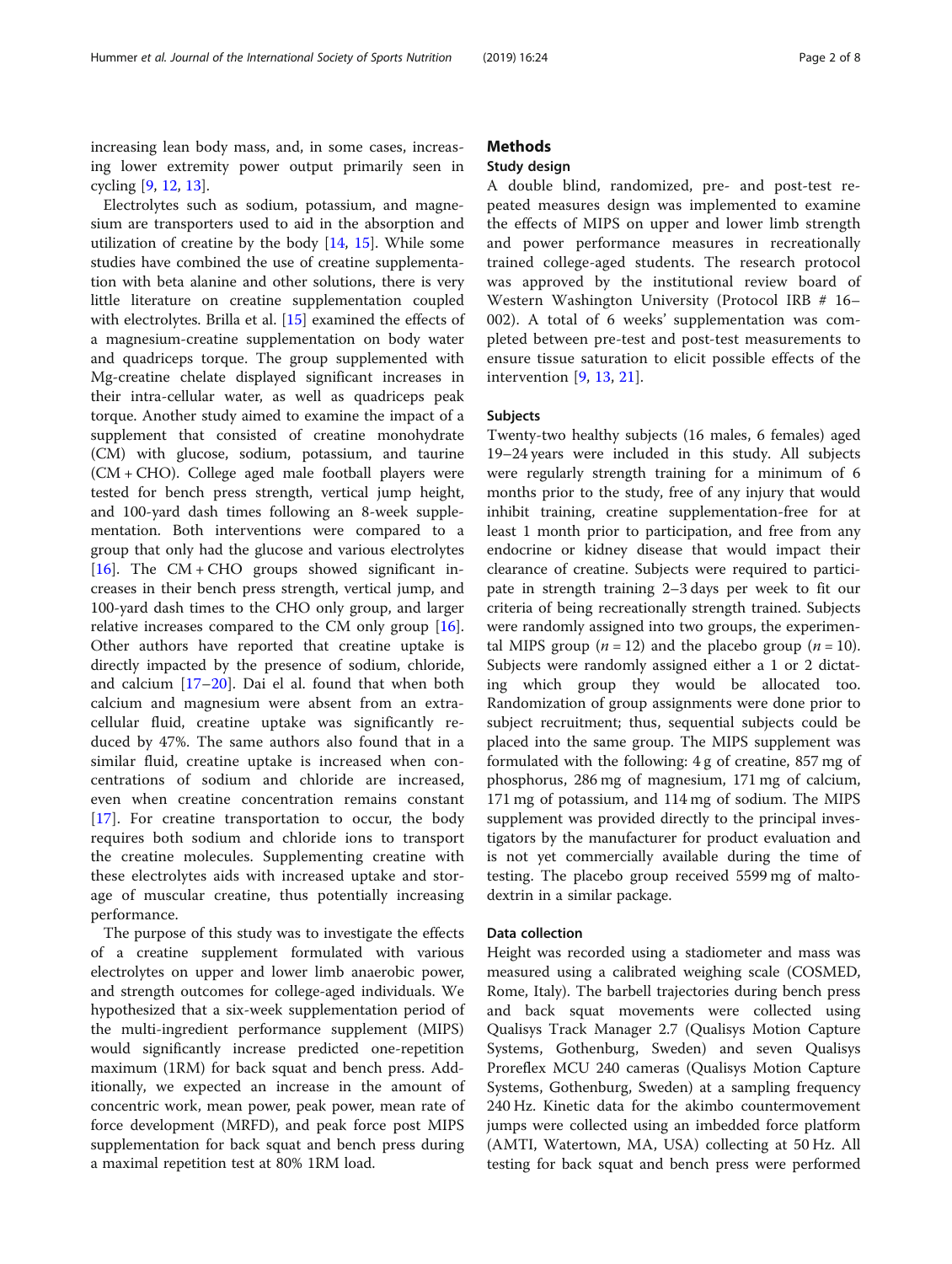in a squat rack (PR Basic Squat Rack, PR Lifting, Everett, WA, USA).

Subjects began with a five-minute warm up on a cycle ergometer (Star Trac, Orange County, California, USA) choosing their own pace and resistance. Following the cycle ergometer warm up, subjects performed a dynamic warm-up consisting of five repetitions of the following: knee hugs bilaterally, Frankenstein's bilaterally, walking quadriceps stretch bilaterally, lunge with a torso twist bilaterally, wall slides, shoulder slaps bilaterally, and push-ups. Following the warm up, subjects were tasked with performing three akimbo countermovement jumps while on a force plate. Subjects were shown how to perform the movements and allowed practice trials until they were comfortable.

Subjects then watched a pre-recorded video detailing how to perform the back-squat exercise made by the Western Washington University Strength and Conditioning coach. Subjects were instructed to perform the back squat to 90° of knee flexion and then return to the upright position. The testing for the back squat 1RM followed the National Strength and Conditioning Association guidelines for predicting a 1RM [\[22](#page-7-0)]. Subjects were spotted for every set they performed during testing. Subjects estimated their current 1RM for the back squat based on their previous strength training program. This estimation was used for the loading during the 1RM test, with a new 1RM being calculated using the O'Connor 1RM estimation equation [[23\]](#page-7-0). Subjects were given fourminute rest periods between their sets. On the final set of the 1RM test, subjects were told to go until failure or until they decided they could not continue. Subjects were given a four-minute rest period before moving on to the bench press 1RM test. Subjects performed the same protocol for the bench press 1RM test as the previously performed back squat 1RM test. The bench press range of motion was defined as fully extended elbows to the point at which the barbell made contact with the chest. Participants were given an instructional video detailing the bench press exercise by the same Western Washington Universities Strength and Conditioning coach.

Following 1RM bench press testing, 80% of the subject's 1RM bench press was determined, the load was adjusted on the barbell, and placed inside the motion capture system capture area. One retro-reflective marker was placed on the end of the barbell to track the trajectory of the barbell. Subjects were instructed to perform as many repetitions as possible and to perform them as forcefully as possible. Data collection commenced when the subject removed the weight from the rack prior to initiating the first repetition. Subjects performed as many bench press repetitions as possible and returned the barbell to its resting position. Subjects were given an

eight-minute rest before beginning the back squat maximal repetition test. The back-squat load was adjusted to reflect 80% of their predicted back squat 1RM from the previous test. As with the bench press testing, subjects were instructed to perform as many repetitions as possible and to perform them as forcefully as possible. When testing concluded, subjects received a briefing of the supplementation protocol and their obligations. Subjects were asked to take a single dose per day, maintain their typical and current training program, and to return in 6 weeks for their post-testing data collection.

#### Supplementation protocol

Supplementation occurred for a total of 6 weeks with subjects taking one dose per day of treatment or placebo according to group with 16 oz. of water, accompanied with a meal following a workout. No loading dose phase was conducted as lower maintenance does over a period of 6 weeks would yield equivalent results of increasing creatine levels in muscular tissues [[7,](#page-7-0) [24](#page-7-0)]. Subjects were instructed to maintain their current and typical training program. Following the 6 weeks of supplementation, subjects returned to perform post-testing measurements. Post-testing procedures were kept similar except for the load utilized for the maximal repetition test, which used 80% of pre-testing 1RM. Subjects were removed from participation if they reported missing greater than 3 days of supplementation.

# Data analysis

The trajectories of the barbell during bench press and back-squat tests were processed using a 4th order low pass Butterworth filter at a cutoff frequency of 6 Hz and exported into a text file for further analysis. The text files were analyzed in a custom LabVIEW (National Instruments, Austin, TX, USA) program that identified the concentric phases of completed repetitions before computing the total work, mean power, peak power, mean rate of force development, and peak force. Once the concentric phase of movement was determined, the LabVIEW program took the sum of work (force \* displacement) for each repetition to obtain total concentric work. Mean power was obtained by averaging the product of force \* velocity at each time point during the repetition and set. Similarly, peak power was obtained from the maximal product of force and velocity during each repetition, with the greatest value being used for data analysis. mFRD was determined from the slope of the force-time curve to the peak force during the concentric phase.

### Statistical analysis

Data were analyzed between the experimental MIPS supplement group and the placebo group at pre-test and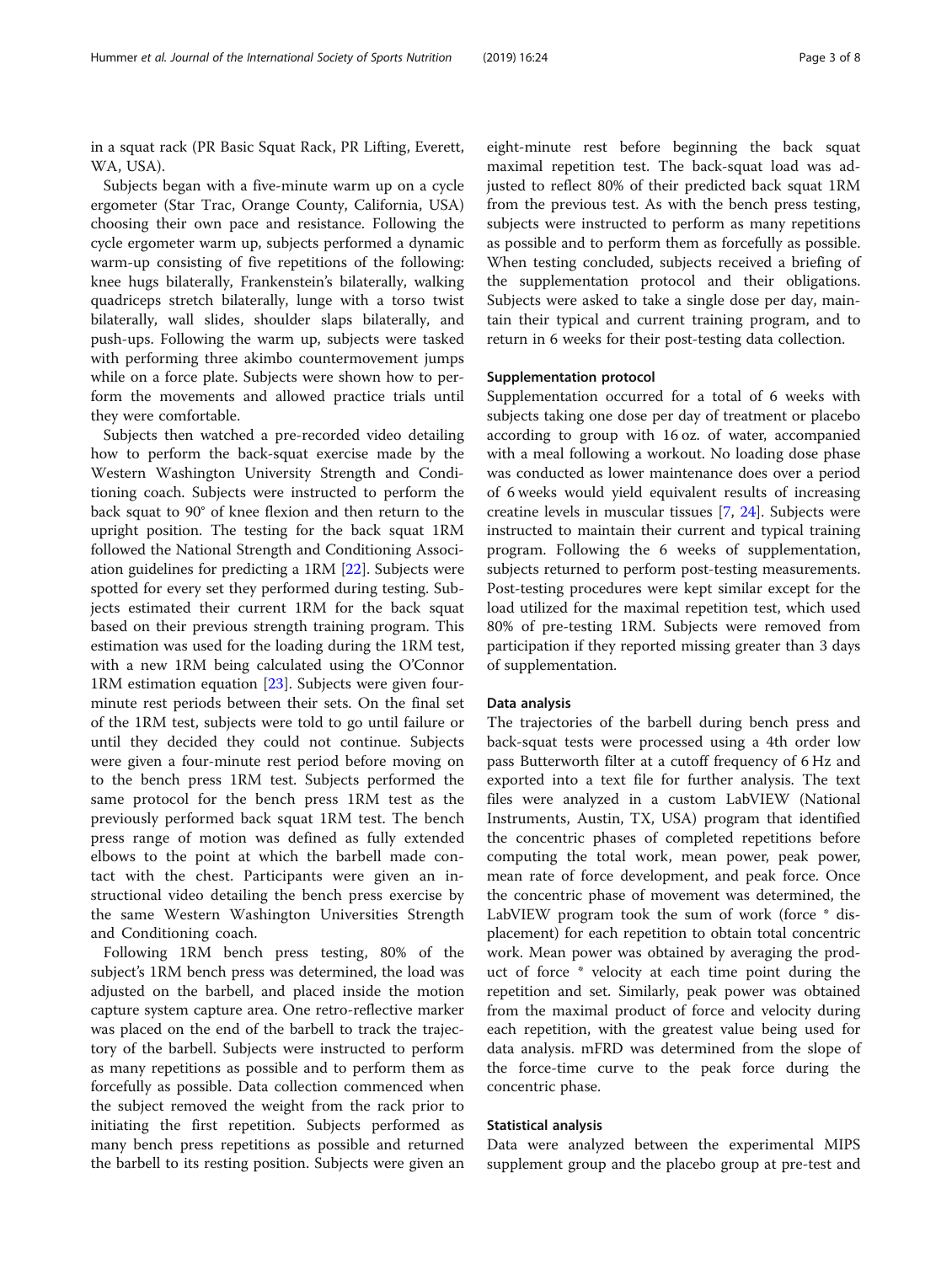post-test. The groups were initially compared at pre-test using a one-way analysis of variance (ANOVA) with an alpha of 0.05 to ensure there was no significant effect of group, and therefore no significant randomization effect. Preliminary statistical analysis revealed that gender had a significant effect on the dependent variables. To control for the confounding effects of gender, it was used a covariate for all subsequent analysis, A two-way mixed analysis of covariance (ANCOVA) with an alpha level of 0.05 compared group and time on the following: back squat 1RM, bench press 1RM, and concentric work, mean power, peak power, mRFD, and peak force during a maximal repetition test done at 80% 1RM for back squat and bench press. Simple effect analyses were run for significant interactions and pairwise t-tests were run for present main effects. Before the ANCOVA was run, all data was tested for normality (Shapiro-Wilks), homogeneity of variance (Levene's test of equality of error variance), and sphericity (Mauchly's). When interactions were present, post-hoc analysis was run using pair-wise t-tests. Effect sizes were reported as partial eta squared  $(\eta_p^2)$  and follow the guidelines outlined in Vincent [\[25](#page-7-0)]. A  $\eta_p^2$  of greater than 0.15 was large, between 0.06 and 0.15 was medium, and lower than 0.06 was small. All data were analyzed using SPSS (version 25).

# Results

A total of 22 participants completed both pre- and posttesting sessions separated by 6 weeks supplementation. Age, sex, height, and mass were all recorded at pre-test and post-test to describe the samples for both the placebo and MIPS groups (Table 1). The assumptions of normality and homogeneity of variances remained unviolated for the dependent variables. Greenhouse-Geisser corrections were taken into account when the assumption of sphericity was violated.

The initial one-way ANOVA displayed no significant differences between the placebo and MIPS groups at pre-test. Back squat 1RM ( $p = 0.54$ ), bench press 1RM  $(p = 0.28)$ , bench press concentric work  $(p = 0.72)$ , mRFD ( $p = 0.08$ ), mean power ( $p = 0.81$ ), peak power ( $p = 0.50$ ), peak force ( $p = 0.95$ ) and back squat concentric work ( $p$ )  $= 0.67$ ), mRFD ( $p = 0.08$ ), mean power ( $p = 0.72$ ), peak

Table 1 Subject demographic characteristics pre- and post- test

|            | Placebo         |                                                                       | <b>MIPS</b>    |                |
|------------|-----------------|-----------------------------------------------------------------------|----------------|----------------|
|            | Pre-test        | Post-test                                                             | Pre-test       | Post-test      |
| Sex        | 8 M. 2 F        |                                                                       | 8 M, 4 F       |                |
| Age (yr)   | $20.70 + 1.49$  | $20.7 + 1.49$                                                         | $21.92 + 2.71$ | $21.92 + 2.71$ |
| Height (m) | $1.74 \pm 0.11$ | $1.74 \pm 0.11$                                                       | $1.70 + 0.08$  | $1.70 + 0.08$  |
| Mass (kg)  |                 | $73.10 \pm 13.56$ $72.97 \pm 14.26$ $71.82 \pm 8.84$ $71.55 \pm 6.48$ |                |                |
|            |                 |                                                                       |                |                |

Values are displayed as mean ± one SD

power ( $p = 0.68$ ), peak force ( $p = 0.73$ ) where not significantly different at pre-test.

There was a significant interaction between time and group for back squat [1](#page-4-0)RM ( $p = 0.047$ ,  $\eta_p^2 = 0.201$ ) (Fig. 1) . From pre- to post-testing, the MIPS group increased their back squat 1RM significantly by 13.4% (95% CI: 2.77, 23.8%) and the placebo group displayed a slight decrease of − 0.2% (95% CI: − 1.46, 2.87%). There was also a significant interaction between time and group for the bench press 1RM ( $p = 0.033$ ,  $\eta_p^2 = 0.217$  $\eta_p^2 = 0.217$  $\eta_p^2 = 0.217$ ) (Fig. 2). The MIPS group displayed a significant increase of 5.9% (95% CI: 2.5, 10.1%) while the placebo group increased by 0.7% (95% CI: − 3.49, 3.9%).

There were no significant interactions or main effects of time or group during the back squat maximal repetition test for any of the following: sum of concentric work ( $p = 0.229$ , 0.700, and 0.855, respectively), mRFD  $(p = 0.630, 0.653,$  and 0.215, respectively), mean power  $(p = 0.405, 0.884,$  and 0.897, respectively), peak power  $(p = 0.219, 0.064, 0.975,$  respectively), or peak force  $(p)$  $= 0.349, 0.097, 0.998, respectively.$ 

There was a significant interaction between time and group for sum of concentric work during the bench press repetition test ( $p = 0.008$ ,  $\eta_p^2 = 0.330$ ). The MIPS group displayed an increased sum of concentric work of 26% (95% CI: 6.07, 46.87%) compared to a slight decrease of − 3.4% (95% CI: − 15.36, 8.63%) for the placebo group (Table [2](#page-5-0)). There was no significant interaction between time and group for mRFD  $(p =$ 0.101,  $\eta_p^2$  = 0.142). There was a significant interaction between time and group for mean power ( $p = 0.003$ ,  $\eta_p^2$  = 0.402). The MIPS displayed an increased mean power of 17.9% (95% CI: 3.42, 32.46%) while the placebo displayed a decreased mean power of − 3.4% (95% CI: − 8.75, 2.09%) (Table [2\)](#page-5-0). There was no significant interaction or main effect of time or group for peak force during the maximal bench press test  $(p = 0.355, 0.979, 0.955, respectively).$ 

# **Discussion**

The purpose of the study was to examine the effects of a creatine electrolyte MIPS on strength and power in recreational strength trained individuals. We compared two supplementation groups, one was MIPS formulated with creatine and electrolytes and the other group had placebo formulated with only maltodextrin, before and after 6 weeks of supplementation. Measurements of maximal strength (1RM) as well as other biomechanical performance variables during the bench press and back squat. Our primary hypothesis was supported, the MIPS group displayed a significant increase to their back squat and bench press 1RM compared to the placebo group.

The MIPS group increased the maximal strength for both the back squat and bench press exercises following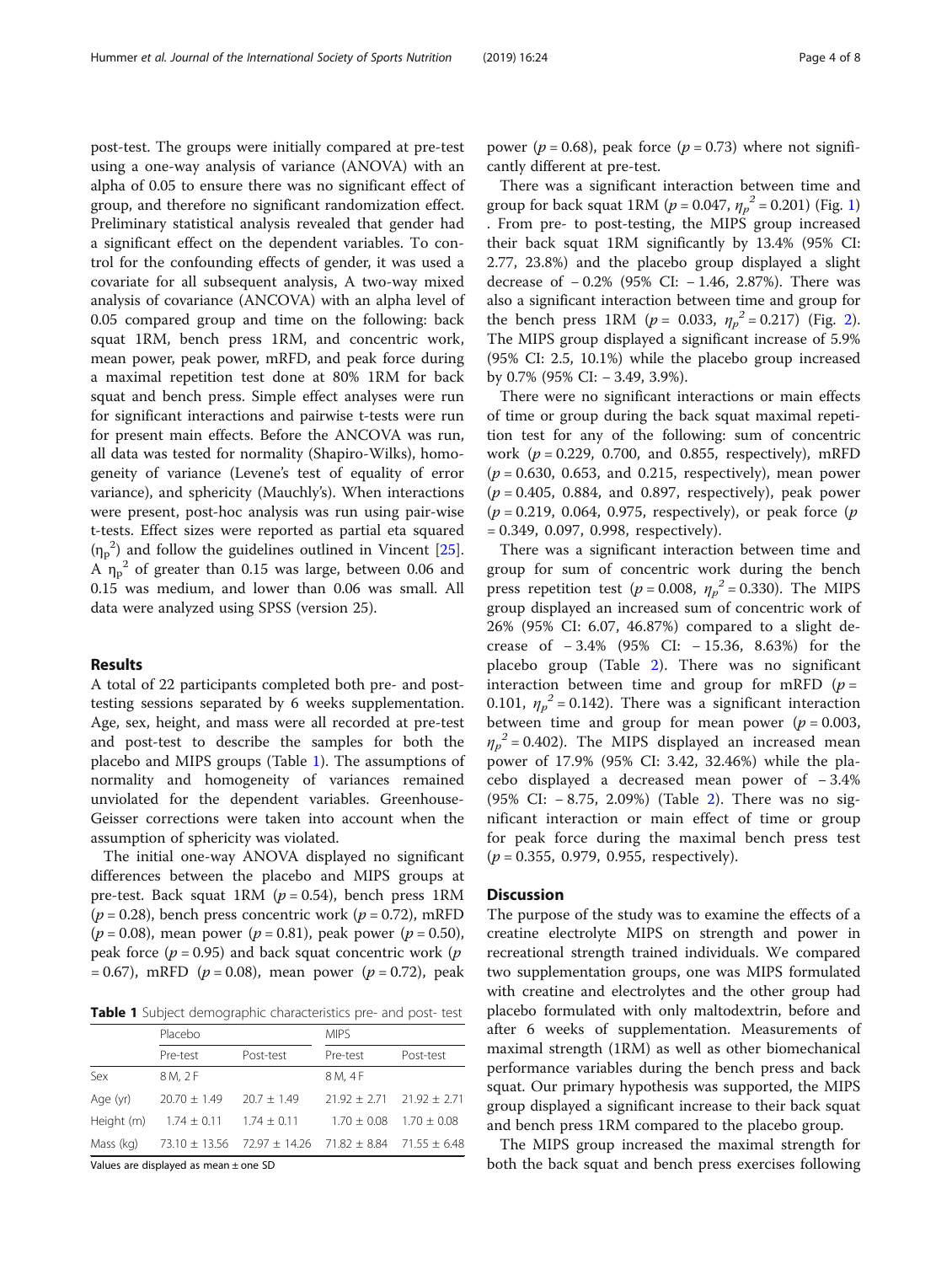<span id="page-4-0"></span>

6 weeks of supplementation. In agreement with this finding, Hoffman et al. [[26\]](#page-7-0) found an increase in back squat 1RM of approximately 15.6%, for groups supplemented with creatine monohydrate for 10 weeks using 10.5 g<sup>d-1</sup>. Pearson et al. [[27\]](#page-7-0) also found a significant increase in back squat 1RM following 10 weeks of creatine monohydrate supplementation. Subjects were given 5 gd<sup>-1</sup> for the supplementation period and experienced a significant increase of 11.5% in their back squat 1RM [[27\]](#page-7-0). Another study tested maximal back squat strength

in female soccer players at five and 13 weeks of creatine monohydrate supplementation [\[2](#page-7-0)]. Supplementation consisted of a  $15 \text{ g} \cdot d^{-1}$  for one-week loading phase followed by a four-week maintenance phase of  $5 \text{ g} \cdot d^{-1}$ . The soccer players displayed significant 23.6% increases in their 1RM back squat following 13 weeks of creatine supplementation [[2](#page-7-0)]. These results are in line with the current data, which showed an increase of 13.4% in back squat strength following only a six-week MIPS intervention. The literature and current study seem to agree that

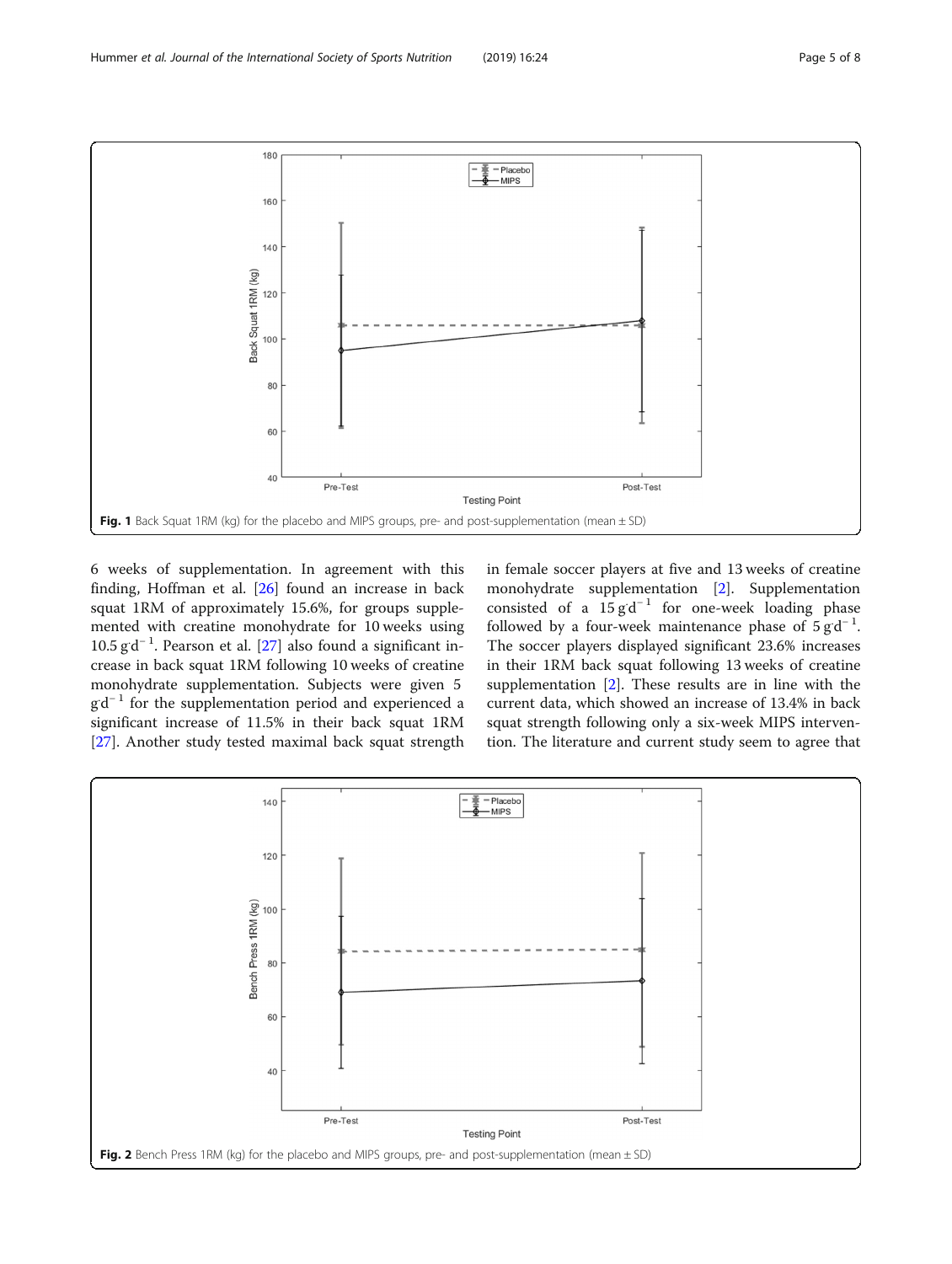|                                      | Placebo             |                     | <b>MIPS</b>        |                    |
|--------------------------------------|---------------------|---------------------|--------------------|--------------------|
|                                      | Pre-Test            | Post-Test           | Pre-Test           | Post-Test          |
| Sum of Concentric Work (J)           | $1990.6 + 864.7$    | $1923.6 + 703.8$    | $1853.9 + 829.8$   | $2344.7 + 1121.2$  |
| Mean Rate of Force Development (N/s) | $7293.9 + 6240.7$   | $5385.4 + 5034.0$   | $3620.4 + 2358.7$  | $4432.0 + 3152.2$  |
| Mean Power (Watts) *                 | $197.9 + 113.6$     | $191.3 + 110.4$     | $169.7 + 73.6$     | $200.1 + 83.0$     |
| Peak Power (Watts)                   | $1204.7 + 604.0$    | $1295.8 + 629.1$    | $1134.8 \pm 679.6$ | $1275.5 \pm 579.8$ |
| Peak Force (N)                       | $2524.0 \pm 1141.8$ | $2789.0 \pm 1363.9$ | $2564.9 + 1450.8$  | $2507.6 + 1074.7$  |

<span id="page-5-0"></span>Table 2 Bench press maximal repetition test results pre- and post-test

Values are mean ± one SD

 $\checkmark$ significant interaction of group and time ( $p < 0.05$ )

creatine supplementation lasting at least 5 weeks can increase back squat maximal strength across various populations ranging from recreational to competitive athletes. Benefits from the MIPS were also very similar to those using creatine monohydrate at relatively similar doses  $(4-5 \text{ g d}^{-1})$ .

The current study displayed that subjects in the MIPS group significantly increased their bench press 1RM by 5.9% following 6 weeks of supplementation. Our results are in agreement with other studies that displayed significantly increased the upper body maximal strength in a range of active people following creatine supplementation [\[9](#page-7-0), [22](#page-7-0), [26,](#page-7-0) [28,](#page-7-0) [29](#page-7-0)]. Hoffman et al. [[26\]](#page-7-0) found an increase in bench press 1RM of 13%, for groups supplemented with creatine monohydrate for 10 weeks using  $10.5 \text{ g d}^{-1}$ . This increase amounted to a two-anda-half-fold increase compared to their placebo counterparts. Another study using 28 days of creatine supplementation found a 6% increase in bench press 1RM when compared to their baseline values [\[9](#page-7-0)]. Pearson et al. [\[27](#page-7-0)] used a  $5$  gd<sup>-1</sup> creatine supplementation over 10 weeks and found that bench press maximal strength significantly increased by 3.4%. A recent study involving recreational bodybuilders used  $5 \text{ g d}^{-1}$  doses of creatine monohydrate and observed an increase in bench press 1RM over a four-week period by 7.5% [\[30\]](#page-7-0).

Our secondary hypothesis was partially supported, as the MIPS group significantly increased their total concentric work and mean power during the bench press maximal repetition test. Very few studies using creatine supplementation have been done using the performance variables in the current study performing repetitions to failure under certain loading conditions [[13,](#page-7-0) [21,](#page-7-0) [31](#page-7-0)]. A 28-day supplementation study using male powerlifters examined a carbohydrate-protein creatine supplements effect on maximal repetition tests across five subsequent sets of bench press [\[21\]](#page-7-0). Following supplementation, the groups supplementing with creatine had an increased number of repetitions in sets one, four, and five [\[21](#page-7-0)]. This finding could primarily be because of creatine supplementation increasing PCr, since the repetition test occurring at 80% 1RM is heavily dependent on the

phosphagen system  $[13]$ . The phosphagen system is typically only predominant for 10–15 s and plays a large role in repeated bout exercises. An increase in the amount of creatine available can prolong the usage of the phosphagen system, thus increasing performance over the latter repetitions. The current study only used a single set at 80% of subject's determined 1RM to closely examine the effect of MIPS supplementation on maximal repetitions to failure. A more recent study examined a similar protocol of performing repetitions to failure at 80% 1RM  $[13]$  $[13]$ . Following 30 days of supplementation, both groups supplemented with polyethylene glycosylated creatine  $(1.25 \text{ and } 2.50 \text{ g d}^{-1} \text{ doses})$  increased their repetitions to failure by 25.7 and 21.9%, respectively [\[13](#page-7-0)]. This result suggests that maybe a larger dose of creatine does not always indicate a greater benefit. The significant increase of 26.5% in the current study appears to be in line with current knowledge of creatine increasing the work capacity until failure while performing the bench press exercise at 80% 1RM.

The current data indicated a non-significant, but large effects size ( $\eta_p^2$  = 0.16) increase in mRFD and a significant increase of mean power during the bench press maximal repetition test for the MIPS group. A maximal repetition test at this specified load is heavily dependent on the phosphagen system  $[21]$  $[21]$ . While no research was found on mRFD during the bench press, an increase of mRFD shows a possibility of decreased rate of fatigue. Subjects that displayed an increased mRFD were achieving their peak force at a much faster rate throughout their repetition test. Mean RFD has two major components that could be influenced due to fatigue: velocity and force [\[32](#page-7-0)]. With an increase in mRFD, it is possible that MIPS participants were able to maintain either their peak force applied to the barbell, as well as the rate at which the force was achieved. Both considerations are heavily influenced with fatigue, as fatigue takes effect, both the magnitude of force and speed of the movement should reduce. The results could indicate an increased performance during repetitions to failure, with the fatigue being minimized during the post intervention testing.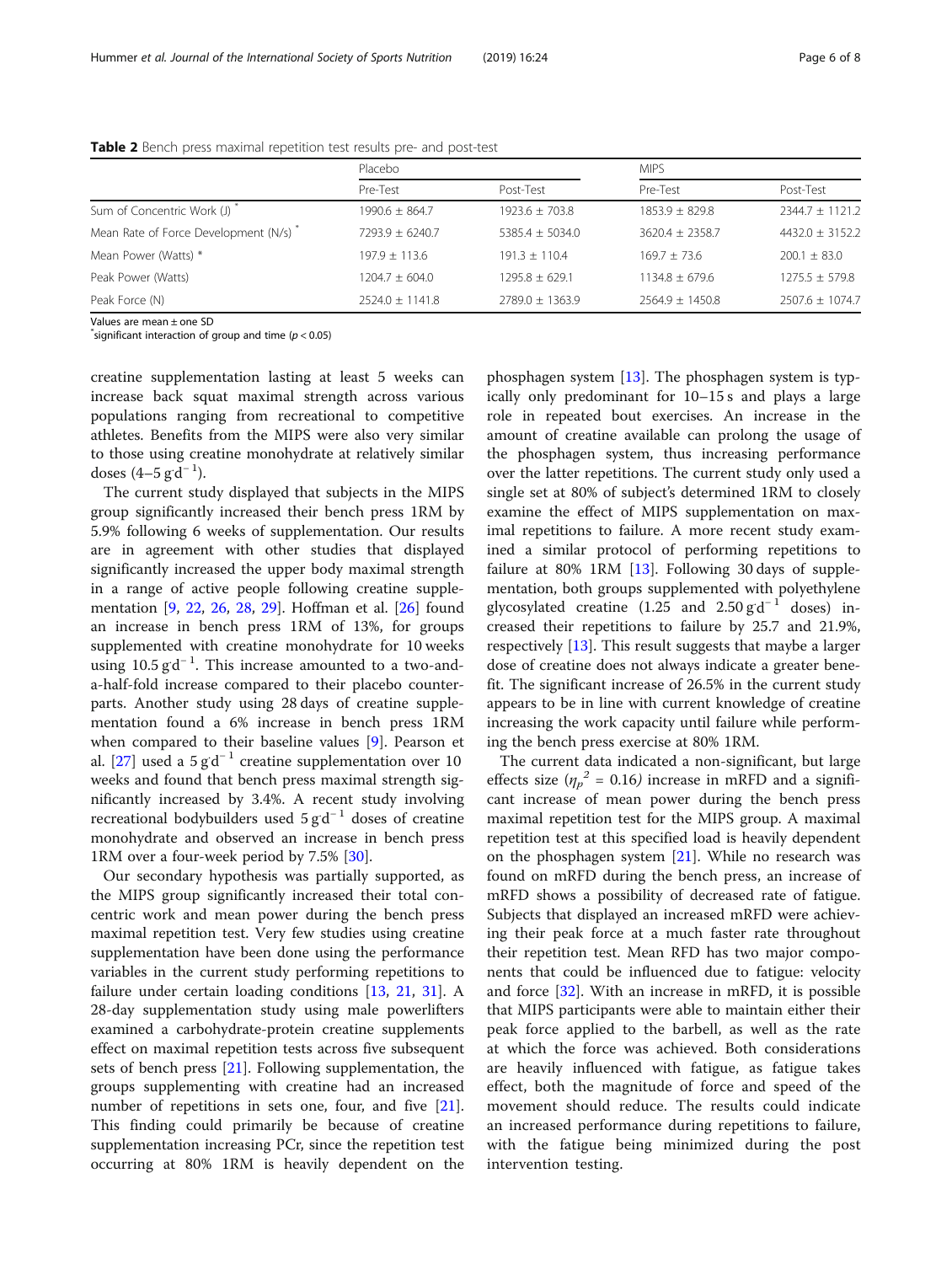Most available information on creatine supplementation primarily involves an isolated creatine supplement. This current study combined both creatine and various electrolytes that potentially increase the absorption of creatine, increase transport into the muscle, and increase performance. Therefore, our results may not be directly relatable to a creatine only supplement, due to the addition of electrolytes in the current MIPS. However, Brilla et al. [[15](#page-7-0)] supplemented participants using a magnesium-creatine supplement and observed increases in quadriceps peak torques along with increased intracellular water content. This finding could be potentially related to our current study displaying an increased back squat 1RM. The back-squat exercise is a quadriceps dominant movement, requiring greater knee extensor torques to overcome a greater amount of weight. Crisafulli et al. [[33\]](#page-7-0) examined a similar electrolyte creatine supplement on repeated sprints during cycling. Cycling performance (peak and average power output) during sprint cycling were increased following 6 weeks of an electrolyte creatine supplement. While not directly comparable, the current information merits further research on creatine supplemented that include electrolytes.

# Limitations

There were some limiting factors to the current study that could have influenced the results. The maximal repetition strength test was conducted using as many repetitions as possible at 80% of their predicted 1RM. Subjects were instructed to refrain from strenuous exercise prior to testing, but this was not controlled. There was also no control used for back squat depth for subjects to maintain. They were instructed to squat until 90° knee flexion angle was elicited, but no objective protocol to control for depth was utilized. The maximal repetition test for the back squat occurred last in the data collection, and therefore could be affected by accumulative fatigue from the testing procedures. Additionally, the supplement was not tested by an individual third party laboratory to confirm the potency of the supplement prior to the start of the study. Greater adherence to the diet logs provided would have examined the potential impact of diet during the supplementation period and ensure a change in diet did not impact the results. One other potential limitation could be the use of maintenance only doses of supplementation. However, this limitation is minimal as other studies have found that maintenance doses over longer periods of time have the same effect of creatine saturation in muscular tissue [[24\]](#page-7-0). Finally, comparing the MIPS group to a creatine only group would have added to the comparison to examine the effects of electrolytes directly. Our results are in line with previous creatine versus placebo studies

and merit more follow up with a direct comparison to a creatine only supplement.

Future research could focus on expanding to more resistance training exercises using similar repetitions to failure that rely greatly upon the phosphagen system. Creatine supplementation has been noted to have the greatest effect on repeated bout exercises, with multiple repetitions with moderated rest [\[13](#page-7-0), [21](#page-7-0), [31,](#page-7-0) [34\]](#page-7-0). Comparing the MIPS to a creatine monohydrate supplement would also be a next step to compare if the electrolytes elicit a significant effect compared to a creatine monohydrate supplement.

# Conclusion

Six weeks of MIPS supplementation can be beneficial for increasing multiple facets of athletic performance in recreationally trained individuals. The MIPS increased both back squat and bench press maximal strength. Subsequently, the MIPS also displayed increases of concentric work and average mean power while performing a maximal repetition test of bench press at 80% 1RM load. This MIPS consisting of creatine and electrolytes could be beneficial for people wishing to increase their performance. Additional studies are needed to compare the MIPS to a creatine only supplement to examine if the performance increase is directly related to the electrolytes in the MIPS.

#### Acknowledgements

The authors would like to thank Daniel Crisafulli and Damien Fisher for their time and help completing this project. The authors would like to acknowledge that this study was conducted prior to and with the goal of commercialization of this supplement by Albion Labs.

#### Authors' contributions

ETH was involved with data collection, data processing, analysis, interpretation, drafting, revising and giving final approval for manuscript. JSJ, LRB, and DNS were involved with project conception, data processing, analysis, interpretation, drafting, revising, and giving final approval for manuscript. HBB was involved in study conception, design, drafting, revising, and giving the final approval for the manuscript.

#### Funding

Albion Laboratories, Inc. (Clearfield, UT) provided the supplementation materials and funding for the current study.

#### Availability of data and materials

All data pertaining to the conclusions of the study are found within the article. The corresponding data set used is available under reasonable requests.

#### Ethics approval and consent to participate

The study design and its procedures were approved by the Western Washington University Institutional Review Board. All participants completed an informed consent form prior to their participation in this study.

### Consent for publication

Not applicable.

#### Competing interests

The authors declare that they have no competing interests.